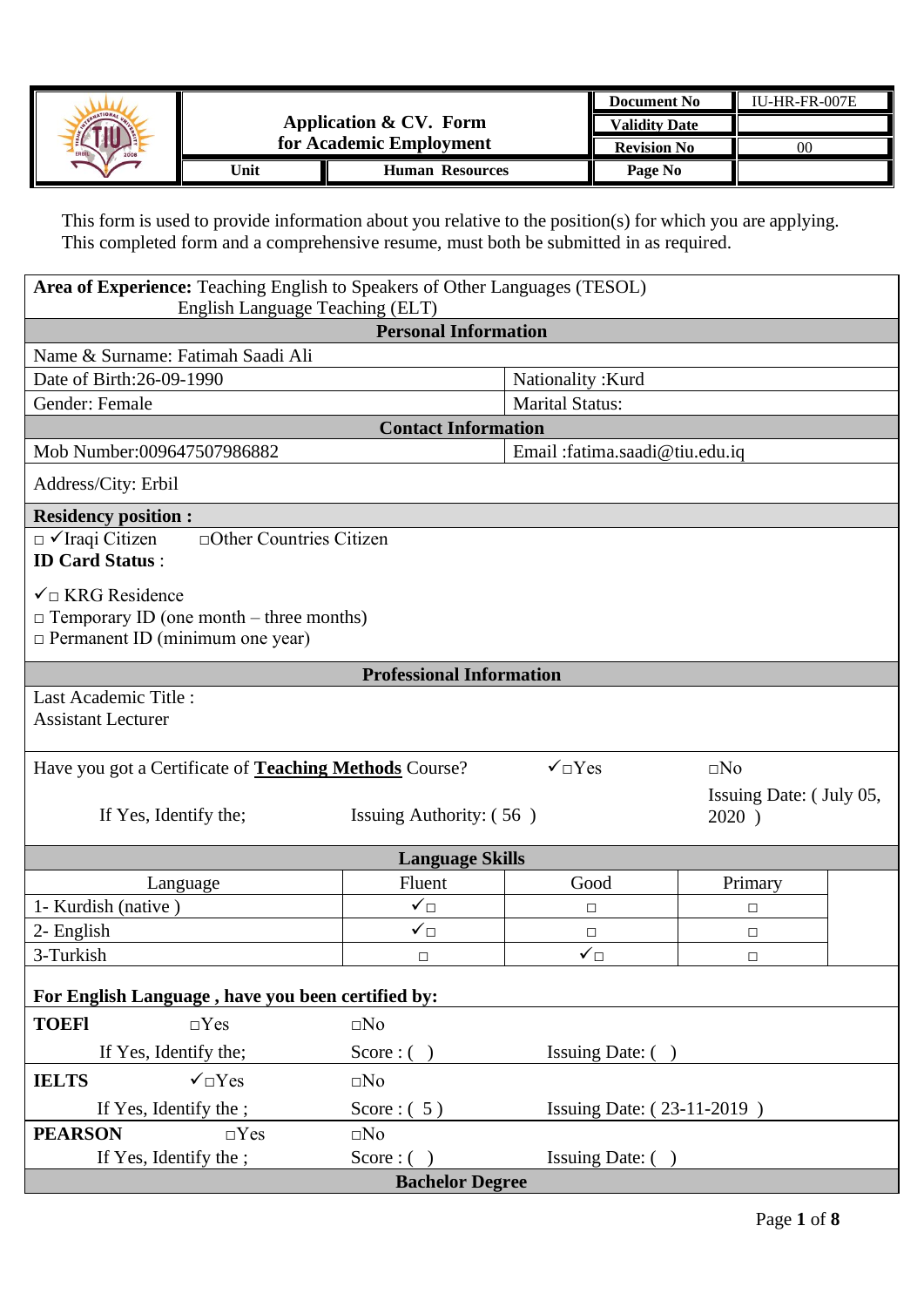|                                         | <b>Application &amp; CV. Form</b><br>for Academic Employment<br><b>Human Resources</b><br>Unit |                                                                       | <b>Document No</b><br><b>Validity Date</b><br><b>Revision No</b> | IU-HR-FR-007E<br>00                   |  |  |  |  |  |
|-----------------------------------------|------------------------------------------------------------------------------------------------|-----------------------------------------------------------------------|------------------------------------------------------------------|---------------------------------------|--|--|--|--|--|
|                                         |                                                                                                |                                                                       |                                                                  | Page No                               |  |  |  |  |  |
|                                         |                                                                                                |                                                                       |                                                                  |                                       |  |  |  |  |  |
| %71.728                                 | $\checkmark$ Percentage<br>Type of Scale : □GPA                                                |                                                                       |                                                                  | The Average of Bachelor Degree: (     |  |  |  |  |  |
| Type of Scale: $\checkmark$ GPA         | Percentage                                                                                     |                                                                       |                                                                  | The Average of Master Degree : (3.85) |  |  |  |  |  |
|                                         | <b>Computer Skills</b>                                                                         |                                                                       |                                                                  |                                       |  |  |  |  |  |
|                                         | <b>Skill Title</b>                                                                             |                                                                       |                                                                  | Level/Practicing Period               |  |  |  |  |  |
|                                         | MS Office                                                                                      |                                                                       |                                                                  | Very good                             |  |  |  |  |  |
|                                         | Power BI                                                                                       |                                                                       |                                                                  | Very good                             |  |  |  |  |  |
|                                         | Excel                                                                                          |                                                                       |                                                                  | Very good                             |  |  |  |  |  |
|                                         | <b>Internet Research</b>                                                                       |                                                                       |                                                                  | Very good                             |  |  |  |  |  |
|                                         | Google meet                                                                                    |                                                                       | Very good                                                        |                                       |  |  |  |  |  |
| Zoom meeting                            |                                                                                                |                                                                       | Very good                                                        |                                       |  |  |  |  |  |
|                                         | Edmod <sub>0</sub><br>Padlet                                                                   |                                                                       | Very good                                                        |                                       |  |  |  |  |  |
|                                         |                                                                                                | <b>Application Information</b>                                        | Very good                                                        |                                       |  |  |  |  |  |
|                                         |                                                                                                | What Position at Tishk International University are you applying for? |                                                                  |                                       |  |  |  |  |  |
| Identify the $, Faculty(s)$ : Education |                                                                                                |                                                                       | Department(s): English Language Teaching                         |                                       |  |  |  |  |  |
|                                         |                                                                                                |                                                                       |                                                                  |                                       |  |  |  |  |  |
|                                         | What Type of Positions? ELT Assistant Lecturer                                                 |                                                                       |                                                                  |                                       |  |  |  |  |  |
| $\checkmark$ Full-time                  |                                                                                                | $\Box$ Part-time                                                      |                                                                  | $\Box$ Temporary                      |  |  |  |  |  |
|                                         |                                                                                                | <b>Objectives of the Job Application</b>                              |                                                                  |                                       |  |  |  |  |  |
|                                         |                                                                                                |                                                                       |                                                                  |                                       |  |  |  |  |  |

I hereby certify that all statements in this application are true and correct to the best of my knowledge, and I agree and understand that any misstatements of material facts herein may cause forfeiture of all rights to any employment with Tishk International University. I also understand that, if selected, I must present documentary evidence to verify my employment eligibility.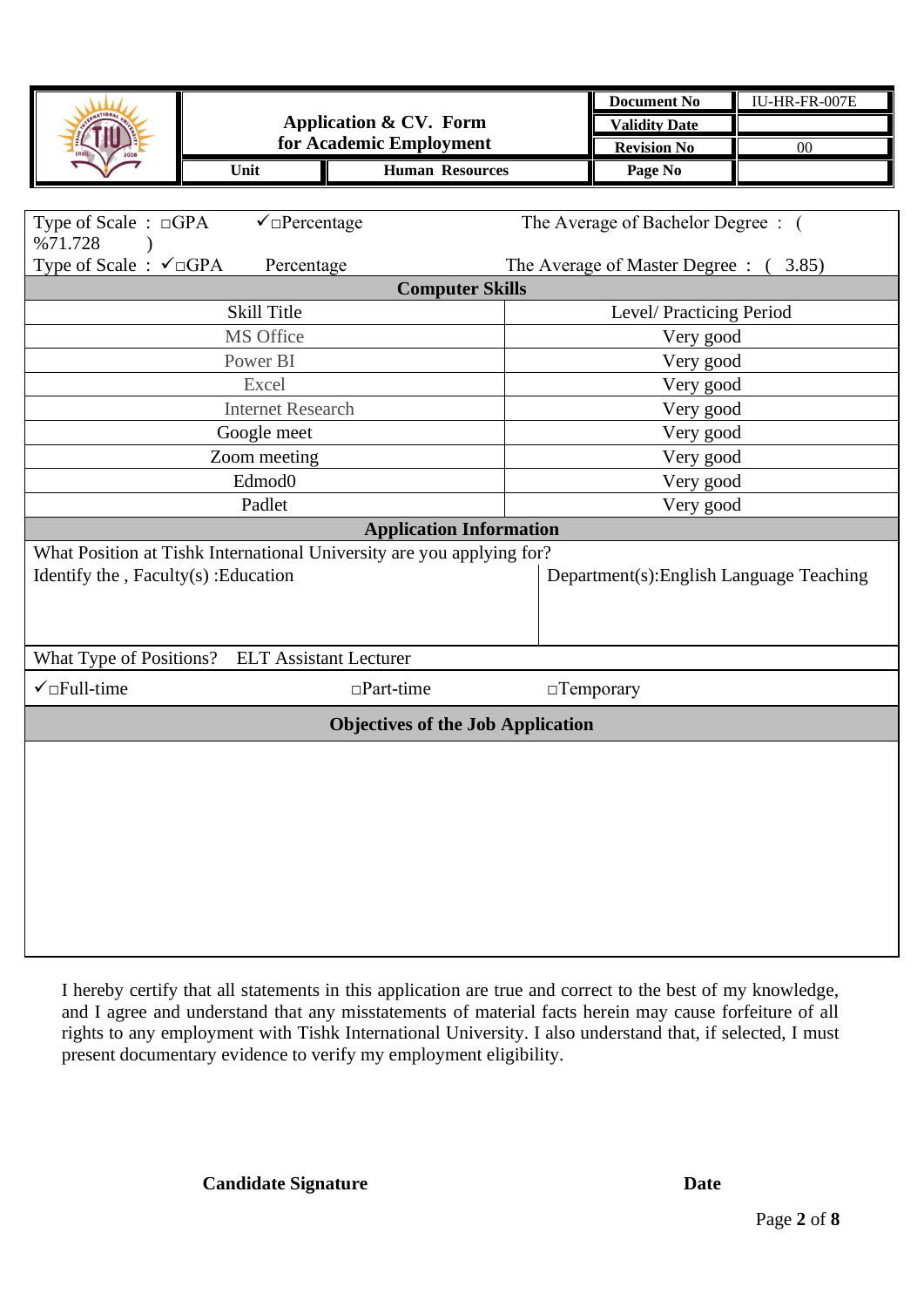|         |                         |                        | <b>Document No</b>   | IU-HR-FR-007E |
|---------|-------------------------|------------------------|----------------------|---------------|
| ATIONAL |                         | Application & CV. Form | <b>Validity Date</b> |               |
|         | for Academic Employment |                        | <b>Revision No</b>   | 00            |
|         | Unit                    | <b>Human Resources</b> | Page No              |               |

| PERSONAL DATA |                |                        |  |  |  |  |
|---------------|----------------|------------------------|--|--|--|--|
|               | Name:          | Fatimah Saadi Ali      |  |  |  |  |
|               | <b>Mobile:</b> | 07507986882            |  |  |  |  |
|               | E-Mail:        | fatimassaadi@gmail.com |  |  |  |  |
|               |                |                        |  |  |  |  |

| <b>EDUCATION AND QUALIFICATIONS</b> |                                                                                                           |  |  |  |  |
|-------------------------------------|-----------------------------------------------------------------------------------------------------------|--|--|--|--|
| <b>YEAR</b>                         | <b>DEGREE</b>                                                                                             |  |  |  |  |
|                                     | PHD:                                                                                                      |  |  |  |  |
|                                     | <b>PHD THESIS:</b>                                                                                        |  |  |  |  |
|                                     | <b>MASTER DEGREE: MA in English Language Teaching – Near</b>                                              |  |  |  |  |
|                                     | <b>East University- Cyprus- Turkey</b>                                                                    |  |  |  |  |
|                                     | <b>MASTER THRSIS: STUDENTS' LEVEL OF ACHIEVEMENT IN</b><br>A FLIPPED WRITING COURSE AND THEIR PERCEPTIONS |  |  |  |  |
|                                     | <b>BACHELOR'S DEGREE:</b> Sallahaddin University- College of                                              |  |  |  |  |
|                                     | language-English Language Department                                                                      |  |  |  |  |
|                                     |                                                                                                           |  |  |  |  |

| <b>WORK</b><br><b>EXPERIENCE</b> |              |              |  |  |
|----------------------------------|--------------|--------------|--|--|
| Year                             | <b>Place</b> | <b>Title</b> |  |  |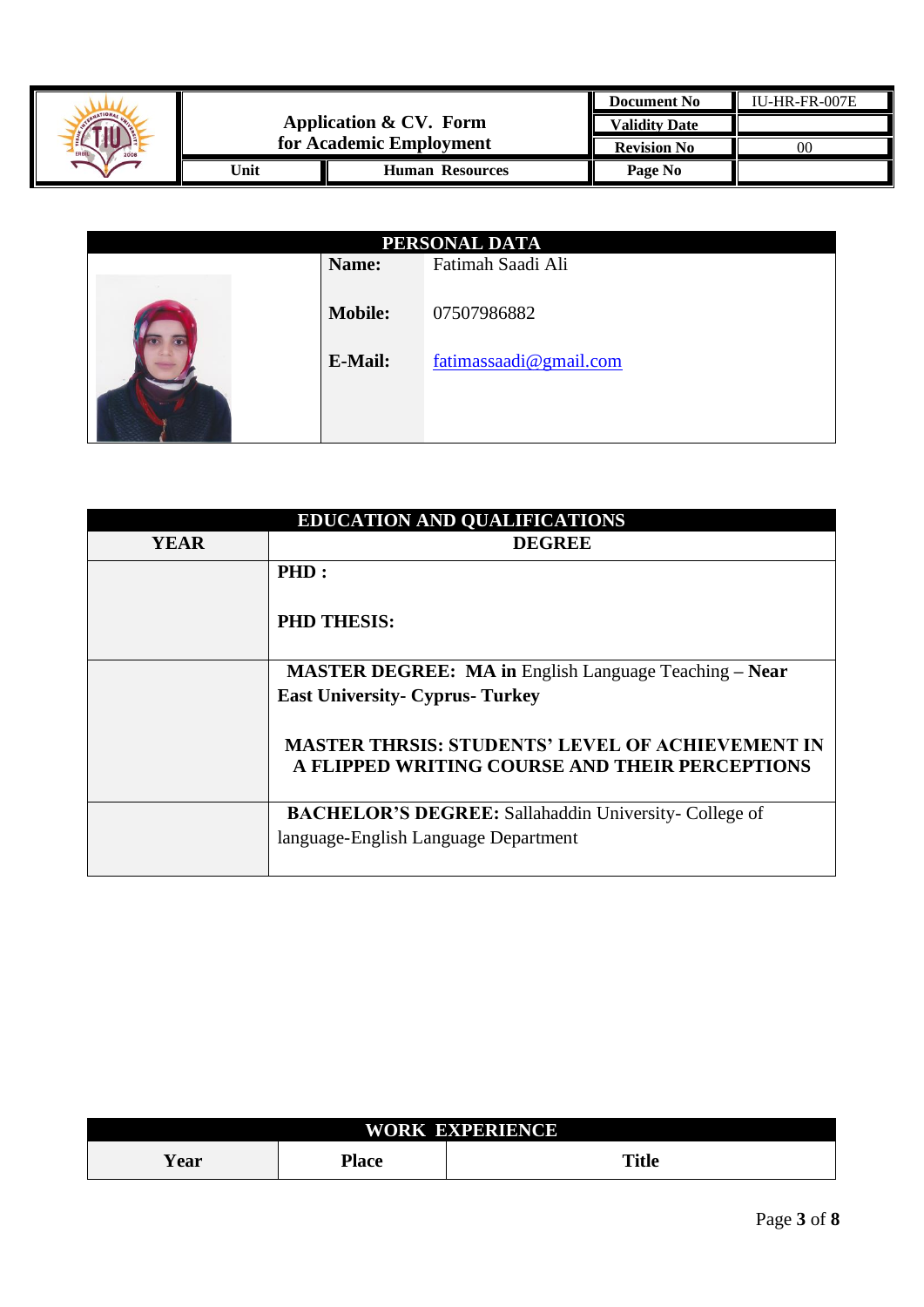

| 2013-2017       | Ishik university                                  | <b>Research Assistant</b>                         |
|-----------------|---------------------------------------------------|---------------------------------------------------|
| 2017-2018       | <b>Near East</b><br>University/Northern<br>Cyprus | Part-time Instructor                              |
| 2018-2019       | <b>Near East</b><br>University- North<br>Cyprus   | Organizing Member at Flipped Classroom<br>Project |
| $2013$ -present | Volunteer                                         | <b>TESOL</b>                                      |
| 2020-2021       | <b>Tishk International</b><br>University          | <b>Assistant Lecturer</b>                         |
| 2019-2020       | <b>Tishk International</b><br>University          | Instructor                                        |

Note: list them from the most resent to older.

## **LANGUAGE SKILLS**

- 1- Kurdish: Mother tongue
- 2- English: Fluent Level
- 3- Turkish: Conversational Level

### **RESEARCH INTERESTS** :

- 1- English Language Teaching
- 2- English language and Applied Linguistic particularly
- 3- How to apply technology and social networks in teaching?
- 4- Curriculum Design
- 5- Assessment in Writing
- 6- Developing materials in EFL Classes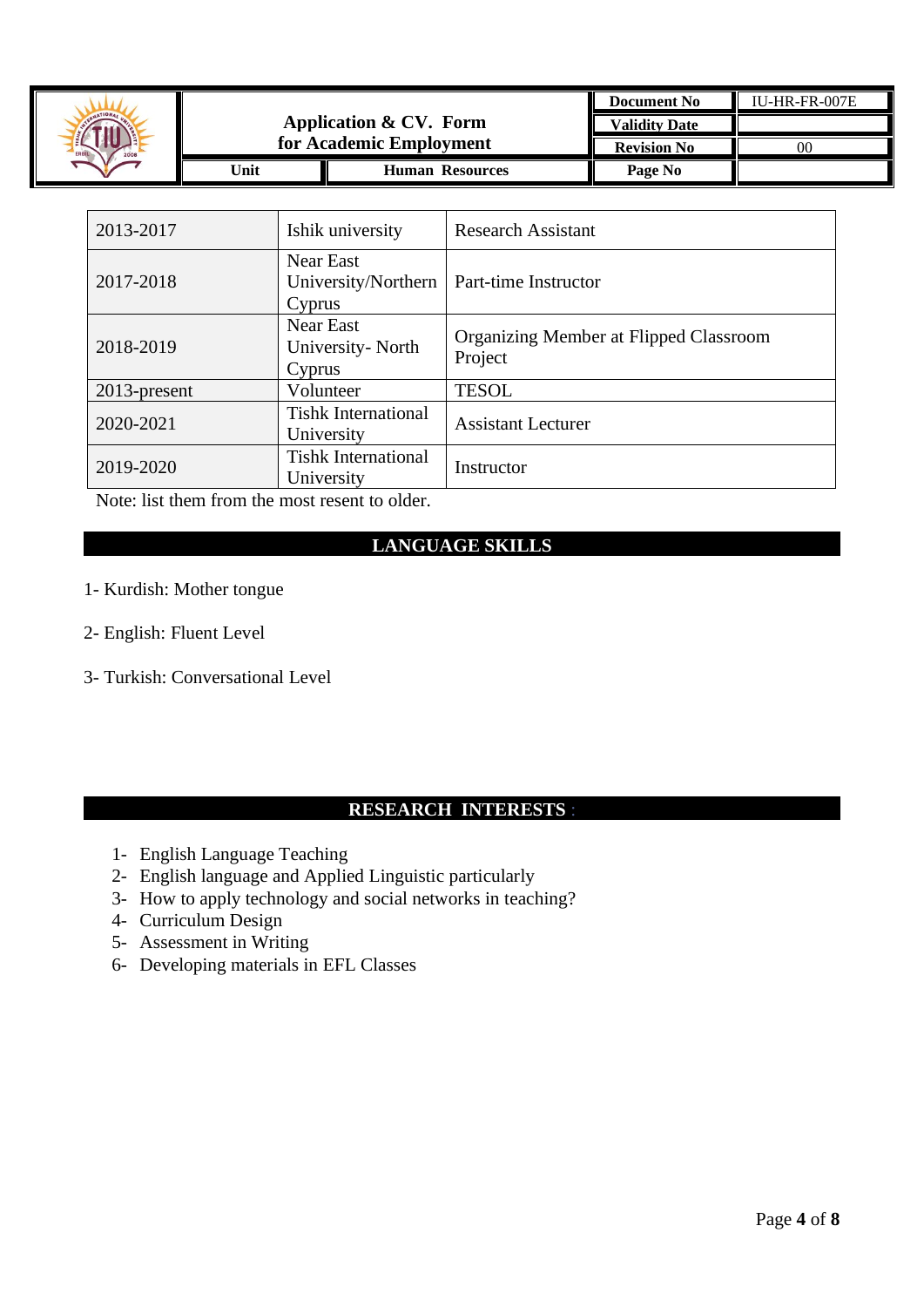

# **COURSES TAUGHT**

- 1 . Exensive Reading
- 2. Vocabulary in English
- 3. Academic Skills
- 4. Academic Writing II
- 5. Writing I
- 6.Writing II
- 7.Grammar I
- 8. Reading and Writing I
- 9. Readign and Writing II

### **REWARDS and ACHIEVEMENTS** :

1-

# 2-

## **PROJECTS**

**1-**

**2-**

# **ACADEMIC ACTIVITIES (**workshops, seminars , participations, others..**)**

| <b>Student Activity Committee</b>  | <b>Tishik</b> | 119         | Organizing        |
|------------------------------------|---------------|-------------|-------------------|
|                                    | International | 29-10-2019  | Activities<br>for |
|                                    | University    |             | <b>Students</b>   |
| VESAL Conference Activity          | Tishik        | 99          | Organizing        |
| Committee                          | International | $1-11-2019$ | Conference        |
|                                    | University    |             |                   |
| <b>VESAL Conference Organizing</b> | Tishik        | 29-11-2020  | Member            |
| Committee                          | International |             |                   |
|                                    | University    |             |                   |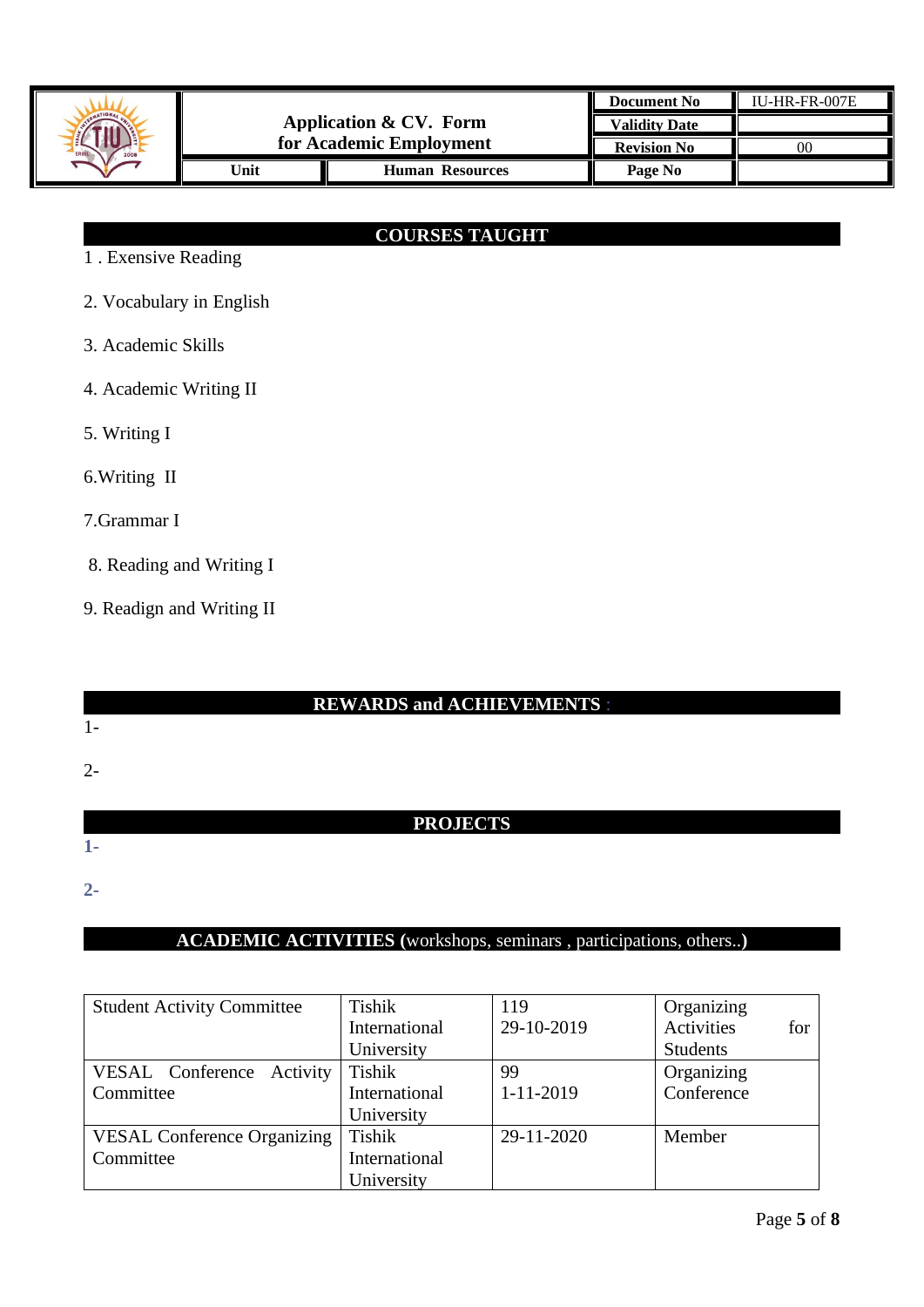

| <b>Student Activities Committee</b> | Tishik        | 29-11-2020                                    | Member                              |
|-------------------------------------|---------------|-----------------------------------------------|-------------------------------------|
|                                     | International |                                               |                                     |
|                                     | University    |                                               |                                     |
| <b>Student Advisory Committee</b>   | Tishik        | 29-11-2020                                    | Member                              |
|                                     | International |                                               |                                     |
|                                     | University    |                                               |                                     |
| Organizer of Mercy corner           | Tishik        | 29-11-2020                                    | Member                              |
|                                     | International |                                               |                                     |
|                                     | University    |                                               |                                     |
| Organizer of Food Fundrising        | <b>Tishik</b> | 29-11-2020                                    | Member                              |
|                                     | International |                                               |                                     |
|                                     | University    |                                               |                                     |
| Achieving<br>Students'              | <b>Tishk</b>  | June 02, 2021                                 | Teaching staff                      |
| Satisfaction                        | International |                                               |                                     |
|                                     | University    |                                               |                                     |
| <b>Student Activities Committee</b> | <b>Tishik</b> | 30-09-2021                                    | Head                                |
|                                     | International |                                               |                                     |
|                                     | University    |                                               |                                     |
| Research<br>Supersvision            | <b>Tishik</b> | 2021-2022(30-09-                              | Member                              |
| Committee                           | International | 2021)                                         |                                     |
|                                     | University    |                                               |                                     |
| <b>Student Advisory Committee</b>   | Tishik        | 30-09-2021                                    | Member                              |
|                                     | International |                                               |                                     |
|                                     | University    |                                               |                                     |
| <b>VESAL Conference Organizing</b>  | <b>Tishik</b> | 30-09-2021                                    | Member                              |
| Committee                           | International |                                               |                                     |
|                                     | University    |                                               |                                     |
| Appreciation<br>Letter<br>on        | <b>Tishik</b> | 29-09-2021                                    | Organizer                           |
| organizing National Workshop        | International |                                               | committee                           |
| on Foreign Language learning        | University    |                                               |                                     |
| and teaching                        |               |                                               |                                     |
|                                     |               |                                               |                                     |
|                                     |               |                                               |                                     |
|                                     |               | Attending workshops, webinar, and conferences |                                     |
| "Empowering Education &             | Online        | 17-18 May, 2021                               | International<br>$\mathbf{1}$<br>st |
| Classroom Experience in the         |               |                                               | Conference<br><sub>on</sub>         |
| Post-Covid World."                  |               |                                               | Education & Teaching                |
|                                     |               |                                               | $K-12$<br>Schools<br>in             |
|                                     |               |                                               | (ICET).                             |
| and validation in<br>Validity       | Online        | 28-06-2021                                    | Normal<br>Beijing                   |
| classroom-based-formative           |               |                                               | University / China                  |
| assessment                          |               |                                               |                                     |
| "Scientific Training on the         | Knowledge     | 28/4/2021                                     |                                     |
| Bologna Process<br>and<br>the       | University    | 23/5/2021                                     |                                     |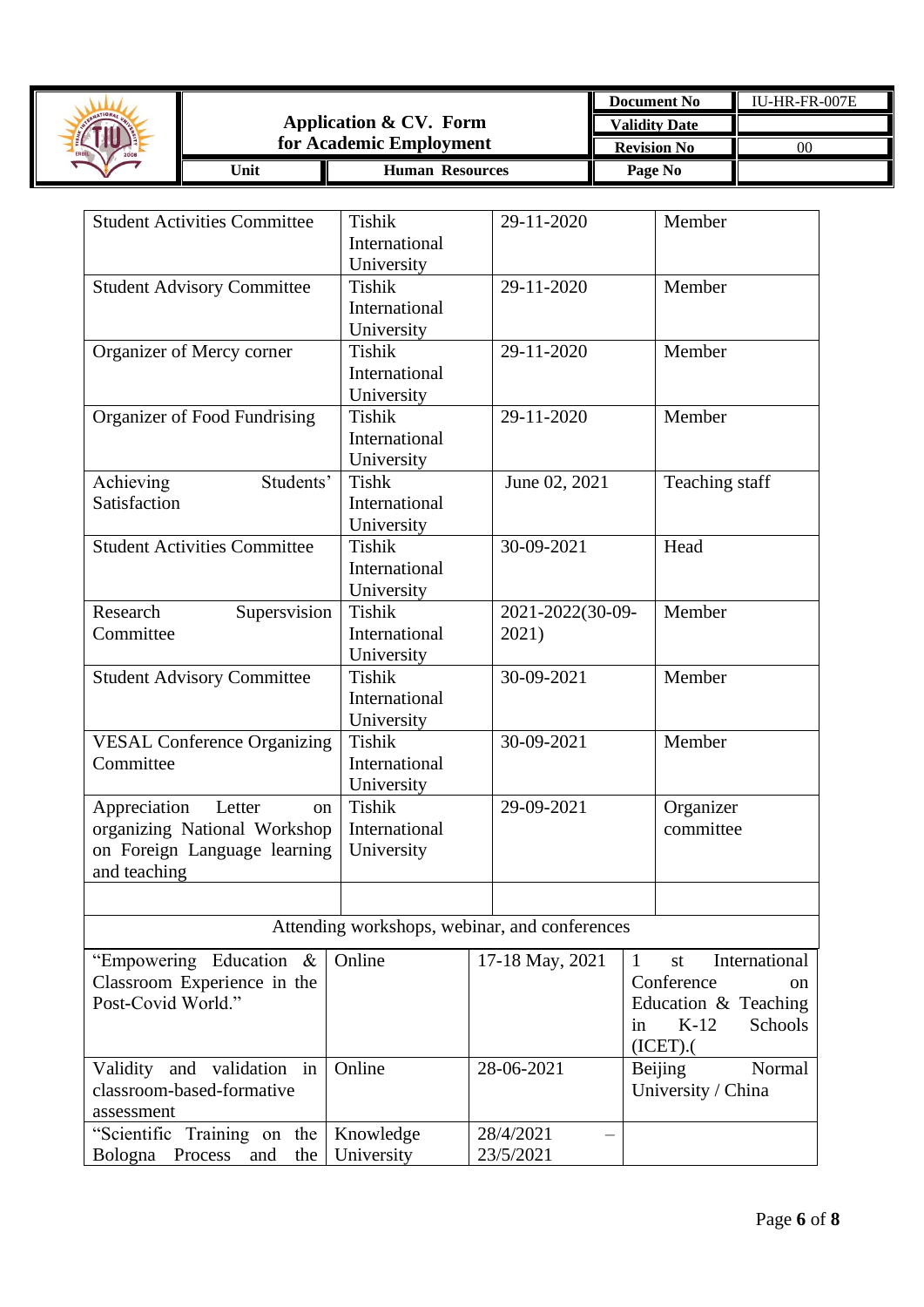| ANDITAL |                                 |                        | <b>Document No</b>   | $IU-HR-FR-007E$ |
|---------|---------------------------------|------------------------|----------------------|-----------------|
|         |                                 | Application & CV. Form | <b>Validity Date</b> |                 |
| ERBI    | for Academic Employment         |                        | <b>Revision No</b>   | K               |
|         | 'Jnit<br><b>Human Resources</b> |                        | Page No              |                 |

| European Higher Education                   |                   |            |                    |
|---------------------------------------------|-------------------|------------|--------------------|
| Area                                        |                   |            |                    |
| National<br>Workshop                        | On $\vert$ Tishik | 20-09-2021 | Erbil. Iraq        |
| Foreign Language Learning   International   |                   |            |                    |
| and Teaching                                | University        |            |                    |
| International<br>Online                     | Tishik            | September  | and<br>Participant |
| Workshop on <b>EDUCATION:</b> International |                   | 25,2021    | Organizer          |
| <b>TRENDS</b><br><b>AND</b><br><b>NEW</b>   | University        |            |                    |
| PROSPECTS 2021                              |                   |            |                    |

1- 2014, June 1, certificate of attendance in the 1<sup>st</sup> International Conference on Ecology,

Environment and Energy at Ishik university Erbil-Iraq

2-2014, 11th-15<sup>th</sup>, May .Participation in Seminars on "CV and Interview Techniques", "Academic Life" at Ishik University Erbil-Iraq

3-2014, April 14 Attendance and participation in 5<sup>th</sup> International Conference on Foreign Language Teaching and Applied Linguistics at Ishik University Erbil-Iraq

4- 27, April 2015 Participated at 6th International Conference on Foreign Language Teaching and Applied Linguistics conference as a speaker (what do students prefer to do in Extensive Reading Course?).At Ishik University Erbil-Iraq

5-25, April2016 Certificate of Appreciation at **7th** International Conference on Foreign Language Teaching and Applied Linguistics as Organize Committee at Ishik University Erbil-Iraq

**6-**2016, April 24 Attendance and participation in 7th International Conference on Foreign Language Teaching and Applied Linguistics at Ishik University Erbil-Iraq

7. Participate to the online seminars and workshops for example ASCD is a global community dedicated to excellence in learning, teaching, and leading page, and American English Webinar series 5 .

**8.** 27, April 2018 Participated at 9th International Conference on Educational studies & Applied Lingustics conference as a speaker (Flipped Classroom in EFL regarding Student's Perception: A Trends Analysis of Published Articles from 2007-2017).At Ishik University Erbil-Iraq